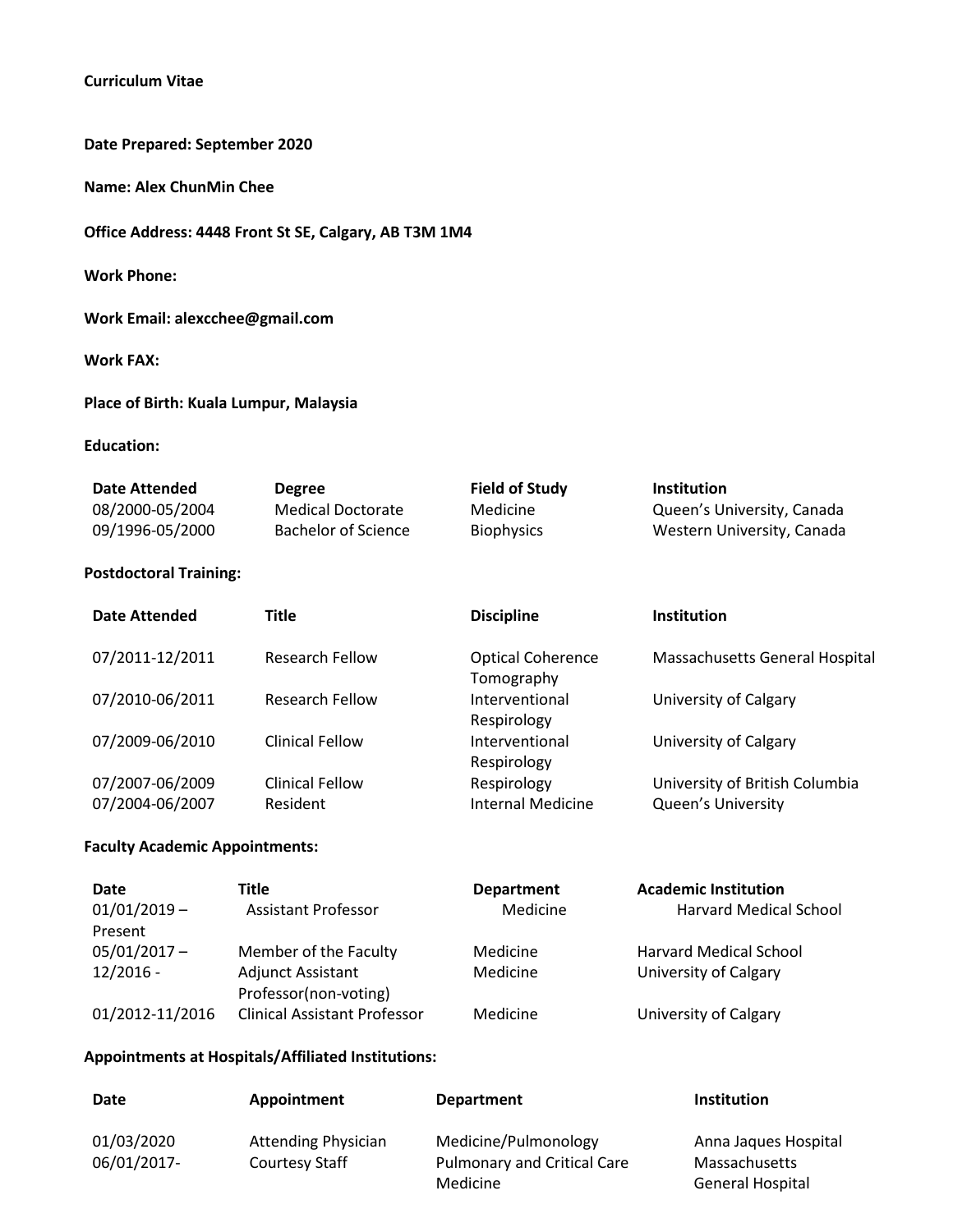| 04/28/2017-     | <b>Attending Physician</b> | Thoracic Surgery and       | Beth Israel              |
|-----------------|----------------------------|----------------------------|--------------------------|
|                 |                            | Interventional Pulmonology | <b>Deaconess Medical</b> |
|                 |                            |                            | Center                   |
| 03/2013-03/2017 | <b>Attending Physician</b> | Medicine                   | South Health Campus      |
| 07/2010-03/2017 | <b>Attending Physician</b> | Medicine                   | <b>Foothills Medical</b> |
|                 |                            |                            | Centre                   |
| 07/2010-03/2013 | <b>Attending Physician</b> | Medicine                   | Peter Lougheed           |
|                 |                            |                            | Centre                   |

## **Major Administrative Leadership Positions:**

**Local**

| Date            | <b>Position</b>                                  | Institution                  |
|-----------------|--------------------------------------------------|------------------------------|
| 01/2021-present | Site Lead, Respiratory Medicine                  | South Health Campus          |
| 07/2018-09/2020 | Director of Research, Interventional Pulmonology | <b>Beth Israel Deaconess</b> |
|                 |                                                  | <b>Medical Center</b>        |
| 07/2018-01/2019 | Director, 2019 BIDMC Updates in Interventional   | <b>Beth Israel Deaconess</b> |
|                 | <b>Pulmonology Fellows Course</b>                | <b>Medical Center</b>        |
| 01/2018-06/2018 | Co-Director, 2018 Harvard Pulmonary and Critical | <b>Beth Israel Deaconess</b> |
|                 | Care Procedure Course                            | <b>Medical Center</b>        |
| 12/2016-7/2017  | Co-Director, 2017 Harvard Pulmonary and Critical | <b>Beth Israel Deaconess</b> |
|                 | Care Procedure Course                            | <b>Medical Center</b>        |
| 03/2013-12/2016 | Director, Bronchoscopy                           | South Health Campus          |

### **Committee Service:**

#### **Local**

| <b>Years of Membership</b>                                               | <b>Role, Name of Committee</b>                                                                                                                                   |                                               | Institution/Organization                                                                                           |
|--------------------------------------------------------------------------|------------------------------------------------------------------------------------------------------------------------------------------------------------------|-----------------------------------------------|--------------------------------------------------------------------------------------------------------------------|
| 12/2019-07/2020                                                          | Member, Lung Nodule Pathway Committee                                                                                                                            |                                               | Beth Israel Lahey Health                                                                                           |
| 04/2019-present<br>06/2013-03/2017<br>09/2013-12/2016<br>01/2013-12/2016 | Postgraduate Research Committee<br>Member, Respirology Training Committee<br>Member, Tobacco<br><b>Reduction Committee</b><br>Member, Lung Tumor Group Executive |                                               | Department of Surgery, Beth Israel Deac<br>University of Calgary<br>South Health Campus<br>Tom Baker Cancer Center |
| Regional                                                                 |                                                                                                                                                                  |                                               |                                                                                                                    |
| Date<br>10/2020-present                                                  | <b>Position</b><br>President, Respiratory<br>Section                                                                                                             | <b>Site</b><br>Alberta Medical<br>Association | Location<br>Alberta, Canada                                                                                        |
| 06/2012-12/2016                                                          | Member, Development<br>of Standard Operating<br><b>Procedures for Molecular</b><br><b>Testing of Lung Cancer</b>                                                 | Alberta Health Services                       | Alberta, Canada                                                                                                    |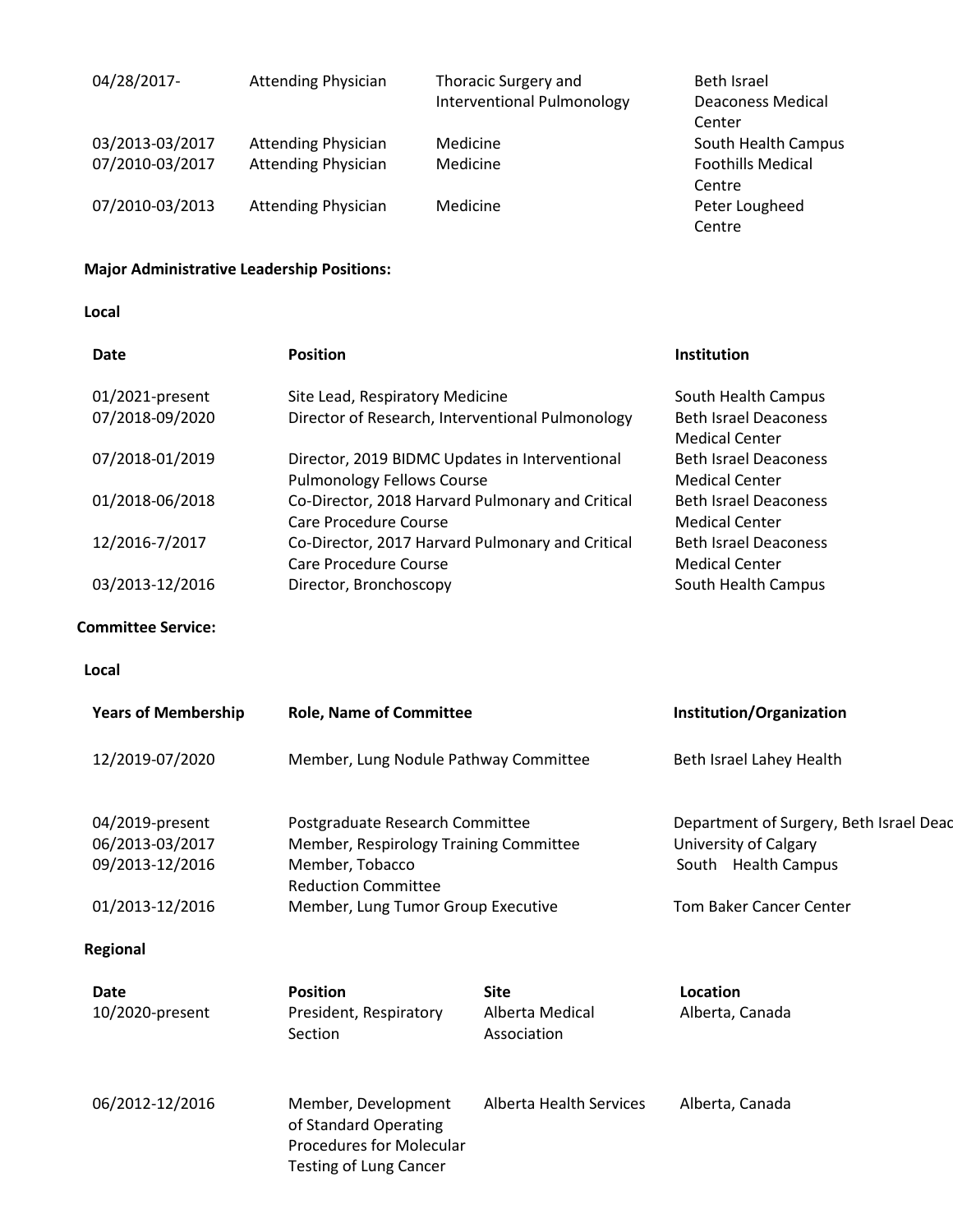| <b>National</b><br><b>Years of Membership</b><br>08/2016-present      | <b>Name of Committee</b><br>Examiner, Respirology           | Institution/Organization<br>Royal College of<br>Physicians and Surgeons<br>of Canada                 |
|-----------------------------------------------------------------------|-------------------------------------------------------------|------------------------------------------------------------------------------------------------------|
| 08/2016-present                                                       | <b>Examination Board</b>                                    | Royal College of<br><b>Physicians and Surgeons</b><br>of Canada                                      |
| <b>International</b><br><b>Years of Membership</b><br>08/2018-present | <b>Name of Committee</b><br>Chair, Fundraising<br>Committee | Institution/Organization<br>World Association of<br>Bronchology and<br>Interventional<br>Pulmonology |

#### **Professional Societies:**

| Date            | <b>Society</b>                                                               | Role   |
|-----------------|------------------------------------------------------------------------------|--------|
| 07/2012-present | Canadian Thoracic Society - Clinical Assembly of<br><b>Chest Procedures</b>  | Member |
| 09/2011-present | Canadian Thoracic Society                                                    | Member |
| 01/2009-present | American Association of Bronchology and<br><b>Interventional Pulmonology</b> | Member |
| 01/2009-present | American College of Chest Physicians                                         | Member |

#### **Grant Review Activities:**

| 2011 | <b>Physician Services</b> | <b>External Peer Reviewer</b> |
|------|---------------------------|-------------------------------|
|      | Incorporated Foundation   |                               |

### **Ad hoc Reviewer**

Local and Regional Anesthesia International Journal of Computer Assisted Radiology and Surgery PLOS ONE Therapeutic Advances in Respiratory Disease Avicenna Journal of Medicine RSC Advances Annals of Biomedical Engineering Journal of Thoracic Diseases

### **Other Editorial Activities**

| Date     | Role                          | Journal |
|----------|-------------------------------|---------|
| 03/2019- | <b>Editorial Board Member</b> | Journal |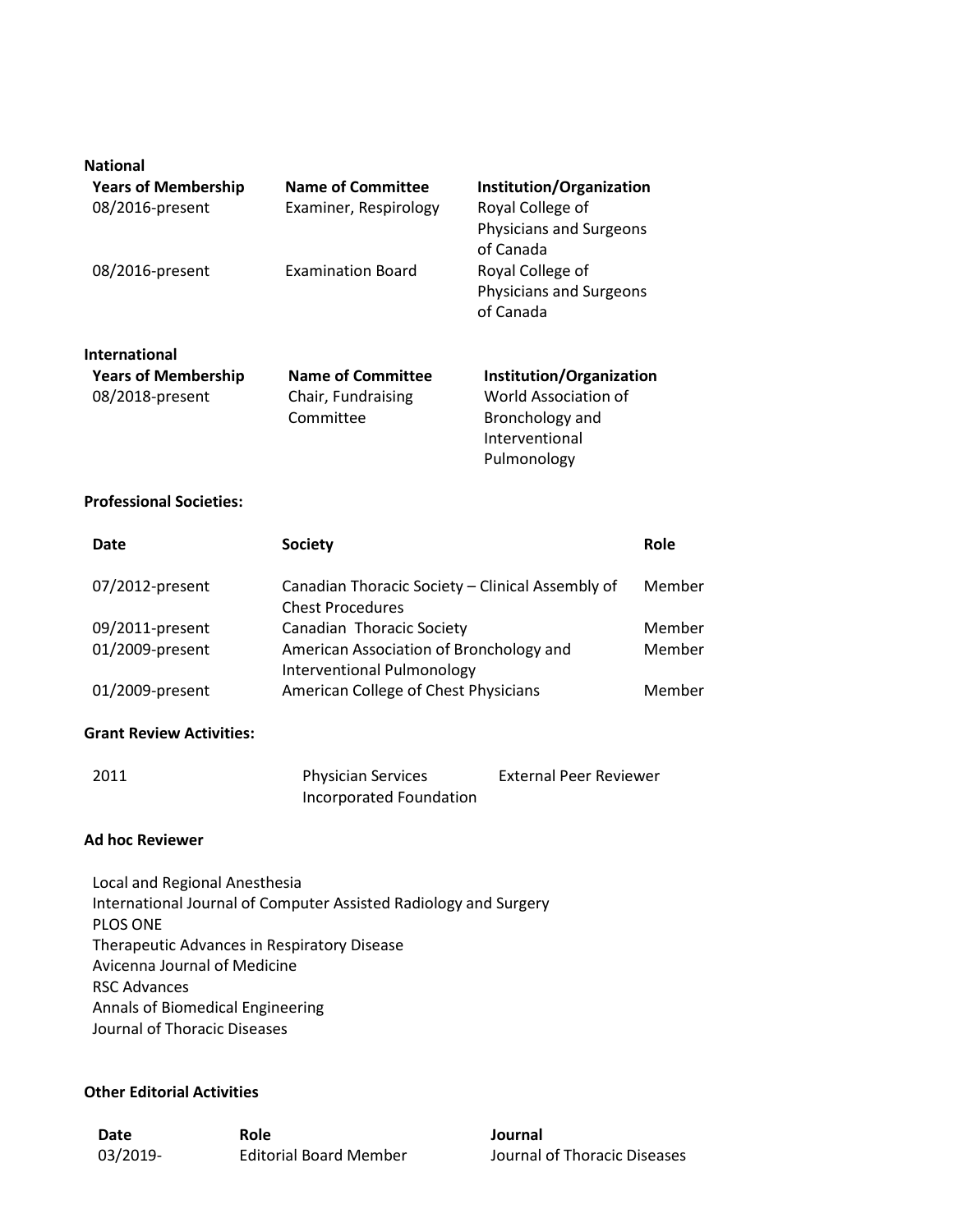### **Honors and Prizes:**

| Date    | Honor, Institution                                  | Achievement |
|---------|-----------------------------------------------------|-------------|
| 06/2018 | Heinrich Becker Young Investigator Award for        | Research    |
|         | <b>Research and Clinical Innovation</b>             |             |
| 12/2016 | Dean's Letter of Excellence, University of Calgary  | Teaching    |
| 12/2015 | Dean's Letter of Excellence, University of Calgary  | Teaching    |
| 12/2014 | Dean's Letter of Excellence, University of Calgary  | Teaching    |
| 05/2013 | Hellbender Honour Roll, University of Calgary       | Teaching    |
| 06/2012 | Geoffrey McClennan Memorial Award for               | Research    |
|         | Contributions to Imaging Research, World Congress   |             |
|         | of Bronchology                                      |             |
| 05/2009 | Outstanding Teacher, University of British Columbia | Teaching    |
| 06/2007 | Professor's Award, Queen's University               | Leadership  |
| 06/2007 | <b>Outstanding Teacher, Queen's University</b>      | Teaching    |

# **Report of Funded and Unfunded Projects**

## **Funding Information:**

**Past**

| Date            | Organization                                | <b>Project</b>                                                                             | <b>Value</b> |
|-----------------|---------------------------------------------|--------------------------------------------------------------------------------------------|--------------|
| 2014-2016       | <b>National Sarcoidosis</b><br>Organization | Evaluation of cardiac<br>sarcoidosis(PI)                                                   | CAN\$18,000  |
| 02/2013-05/2015 | The Lung Association-<br>Alberta and NWT    | Does Bronchial Thermoplasty<br>Result in Long-term structural<br>changes in the airway(PI) | CAN\$30,000  |

| 05/2012-12/2015 | W21C University of<br>Calgary                                              | Quantifying procedural<br>performance using<br>electromagnetic tracking of<br>procedural instruments: a<br>pilot study evaluating expert-<br>novice differences(PI) | CAN\$2,070  |
|-----------------|----------------------------------------------------------------------------|---------------------------------------------------------------------------------------------------------------------------------------------------------------------|-------------|
| 10/2013-10/2014 | American Association of<br>Bronchology and<br>Interventional Pulmonology   | Assessment of Airway Wall<br><b>Structure in Asthmatic Patients</b><br>With Cryobiopsy                                                                              | US\$10,000  |
| 2006-2007       | Center for Research<br><b>Excellence in Occupational</b><br><b>Disease</b> | Natural History of Flock<br>Workers' Lung(co-Inv)                                                                                                                   | CAN\$10,000 |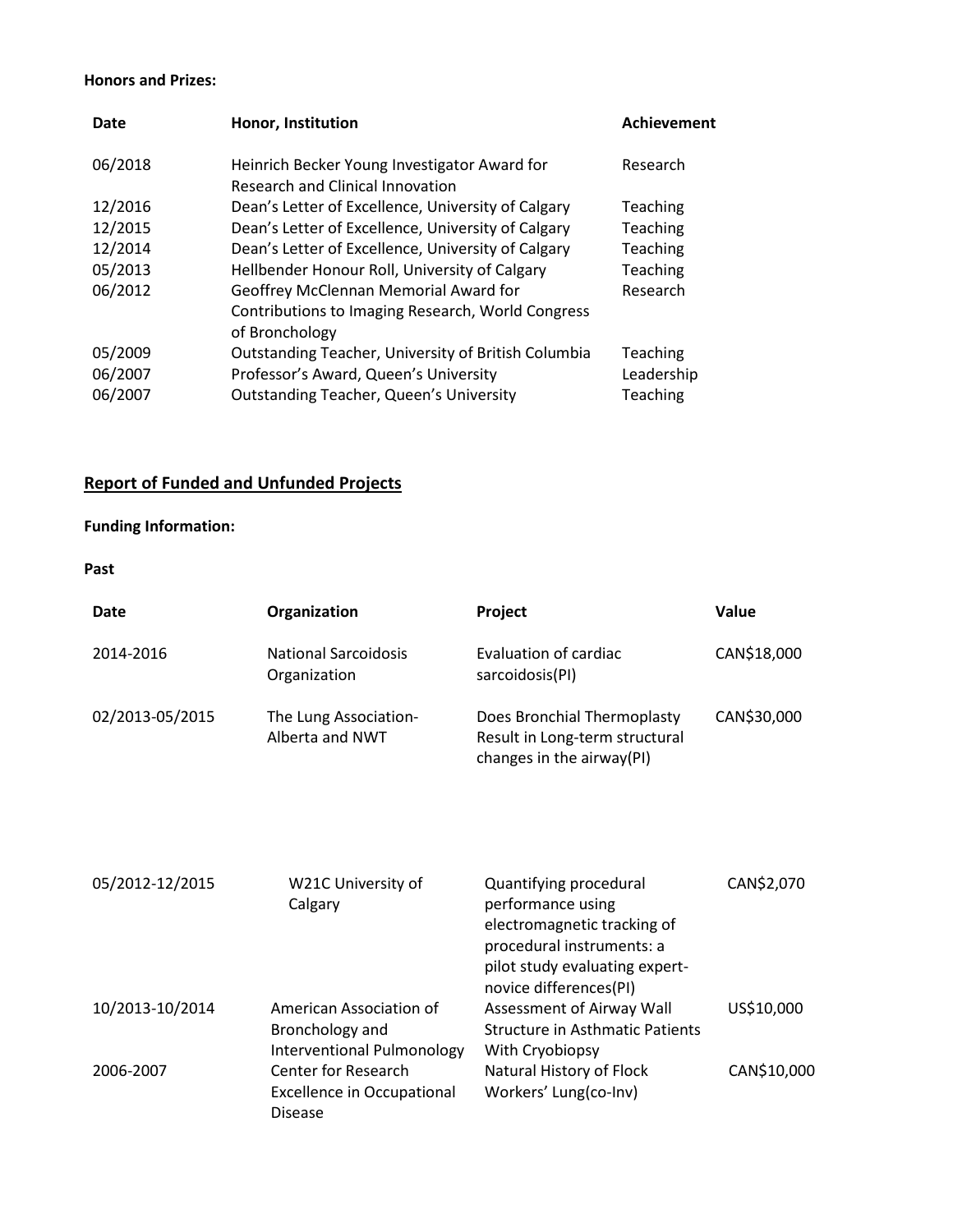## **Current**

| Date<br>07/2014-06/2019          | Organization<br>Canadian Institute of Health<br>Research | Project<br>Chronic Inflammation in<br>Lung Disease(co-Inv)                                                                     | Value<br>CAN\$200,000 (co-<br>investigator) |
|----------------------------------|----------------------------------------------------------|--------------------------------------------------------------------------------------------------------------------------------|---------------------------------------------|
| <b>Unfunded Current Projects</b> |                                                          |                                                                                                                                |                                             |
| Date                             |                                                          | Project                                                                                                                        |                                             |
| 10/2018                          |                                                          | National Survey of Pulmonary and Critical Care<br>Fellows on Procedural Training - the Effect of<br>Interventional Pulmonology |                                             |
| 07/2018                          |                                                          | Effect of Endobronchial Ultrasound on PET False                                                                                |                                             |
| 01/2015                          |                                                          | <b>Positive Rates</b><br>Development of 3D-printed airways for<br>bronchoscopy education(PI)                                   |                                             |

## **Report of Local Teaching and Training**

## **Teaching of Students in Courses:**

## **Undergraduate**

| Small Group: Summary on Pleural Diseases, Small Group Instruction, University of Calgary, FMC       |
|-----------------------------------------------------------------------------------------------------|
| Session 16- Class of 2016                                                                           |
| Procedural Skills #2 -Group 17&18, Teaching Assessment, University of Calgary, Medical Skills       |
| Centre                                                                                              |
| Session 16- Class of 2016                                                                           |
| Procedural Skills #2 - Group 27&28, Teaching Assessment, University of Calgary, Medical Skills      |
| Centre                                                                                              |
| UCLIC Session 3- Class of 2016                                                                      |
| Procedural Skills #2 - Group 1&4, Teaching Assessment, University of Calgary, Medical Skills Centre |
| UCLIC Session 3- Class of 2016                                                                      |
| Procedural Skills #2 - Group 3&6, Teaching Assessment, University of Calgary, Medical Skills Centre |
| UCLIC Session 3- Class of 2016                                                                      |
| Procedural Skills #2                                                                                |
| Group 2&5, Teaching Assessment, University of Calgary, Medical Skills Centre                        |
| Session 15- Class of 2016                                                                           |
| Procedural Skills #2 - Group 1&2, Teaching Assessment, University of Calgary, Medical Skills Centre |
| Session 15- Class of 2016                                                                           |
| Procedural Skills #2 - Group 9&10, Small Group Instruction, University of Calgary, Medical Skill    |
| Centre                                                                                              |
|                                                                                                     |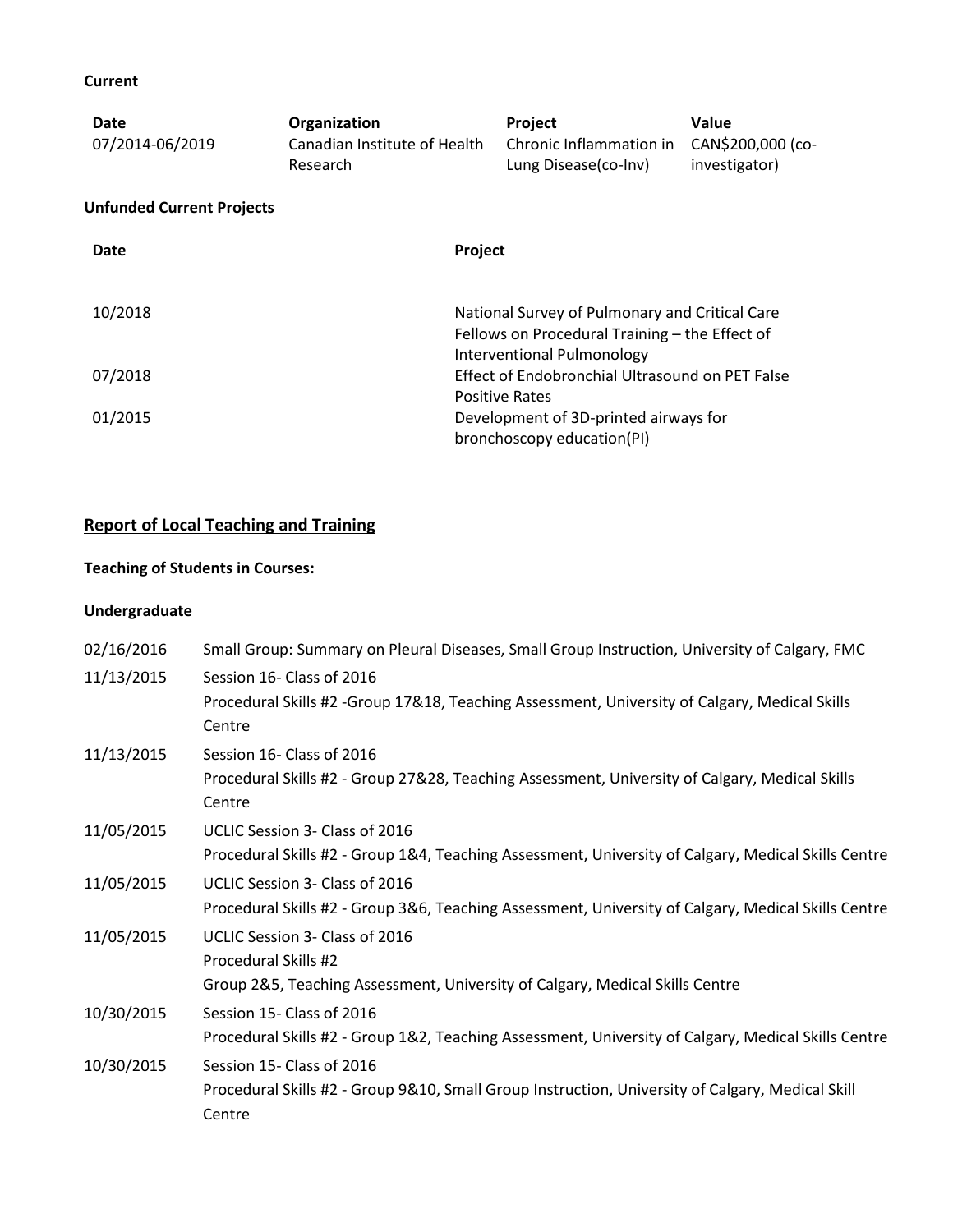| 10/16/2015 | Session 14- Class of 2016<br>Procedural Skills #2 - Group 25&26, Teaching Assessment, University of Calgary, Medical Skills<br>Centre |
|------------|---------------------------------------------------------------------------------------------------------------------------------------|
| 10/16/2015 | Session 14- Class of 2016<br>Procedural Skills #2 - Group 19&20, Teaching Assessment, University of Calgary, Medical Skills<br>Centre |
| 10/02/2015 | Session 13- Class of 2016<br>Procedural Skills #2 - Group 11&12, Teaching Assessment, University of Calgary, Medical Skills<br>Centre |
| 09/18/2015 | Session 12- Class of 2016<br>Procedural Skills #2 - Group 31&32, Teaching Assessment, University of Calgary, Medical Skills<br>Centre |
| 09/18/2015 | Group 23&24, Teaching Assessment, University of Calgary, Medical Skills Centre                                                        |
| 09/04/2015 | Session 11- Class of 2016<br>Procedural Skills #2 - Group 7&8, Teaching Assessment, University of Calgary, Medical Skills Centre      |
| 09/04/2015 | Session 11- Class of 2016<br>Procedural Skills #2 - Group 15&16, Teaching Assessment, University of Calgary, Medical Skills<br>Centre |
| 08/21/2015 | Session 10- Class of 2016<br>Procedural Skills #2 - Group 29&30, Teaching Assessment, University of Calgary, Medical Skills<br>Centre |
| 08/21/2015 | Session 10- Class of 2016<br>Procedural Skills #2 - Group 21&22, Teaching Assessment, University of Calgary, Medical Skills<br>Centre |
| 08/07/2015 | Session 9- Class of 2016<br>Procedural Skills #2 - Group 13&14, Teaching Assessment, University of Calgary, Medical Skills<br>Centre  |
| 08/07/2015 | Session 9- Class of 2016                                                                                                              |
|            | Procedural Skills #2 - Group 5&6, Teaching Assessment, University of Calgary, Medical Skills Centre                                   |
| 03/03/2015 | Small Group #20: Lung Nodule, Small Group Instruction, University of Calgary, FMC                                                     |
| 02/28/2015 | Small Group #19: Pleura Diseases, Small Group Instruction, University of Calgary, FMC                                                 |
| 02/26/2015 | Small Group: Summary on Pleural Diseases, Small Group Instruction, University of Calgary, FMC                                         |
| 02/25/2015 | Small Group #16: Cough and Fever 1, Small Group Instruction, University of Calgary, FMC                                               |
| 02/18/2015 | Undergraduate Medicine Course 3 Lecture:<br>Pleural diseases, Lecture                                                                 |
| 02/04/2015 | Small Group #8: Dyspnea 4, Small Group Instruction, University of Calgary, FMC                                                        |
| 10/11/2014 | Groups 3&4: Procedural Skills 2 (Chest Thoracentesis), Small Group Instruction, University of<br>Calgary, FMC                         |
| 09/27/2014 | Groups 31&32: Procedural Skills (Chest Thoracentesis), Small Group Instruction, University of<br>Calgary, FMC                         |
| 09/13/2014 | Groups 15&16: Procedural Skills (Chest Thoracentesis), Small Group Instruction, University of<br>Calgary, FMC                         |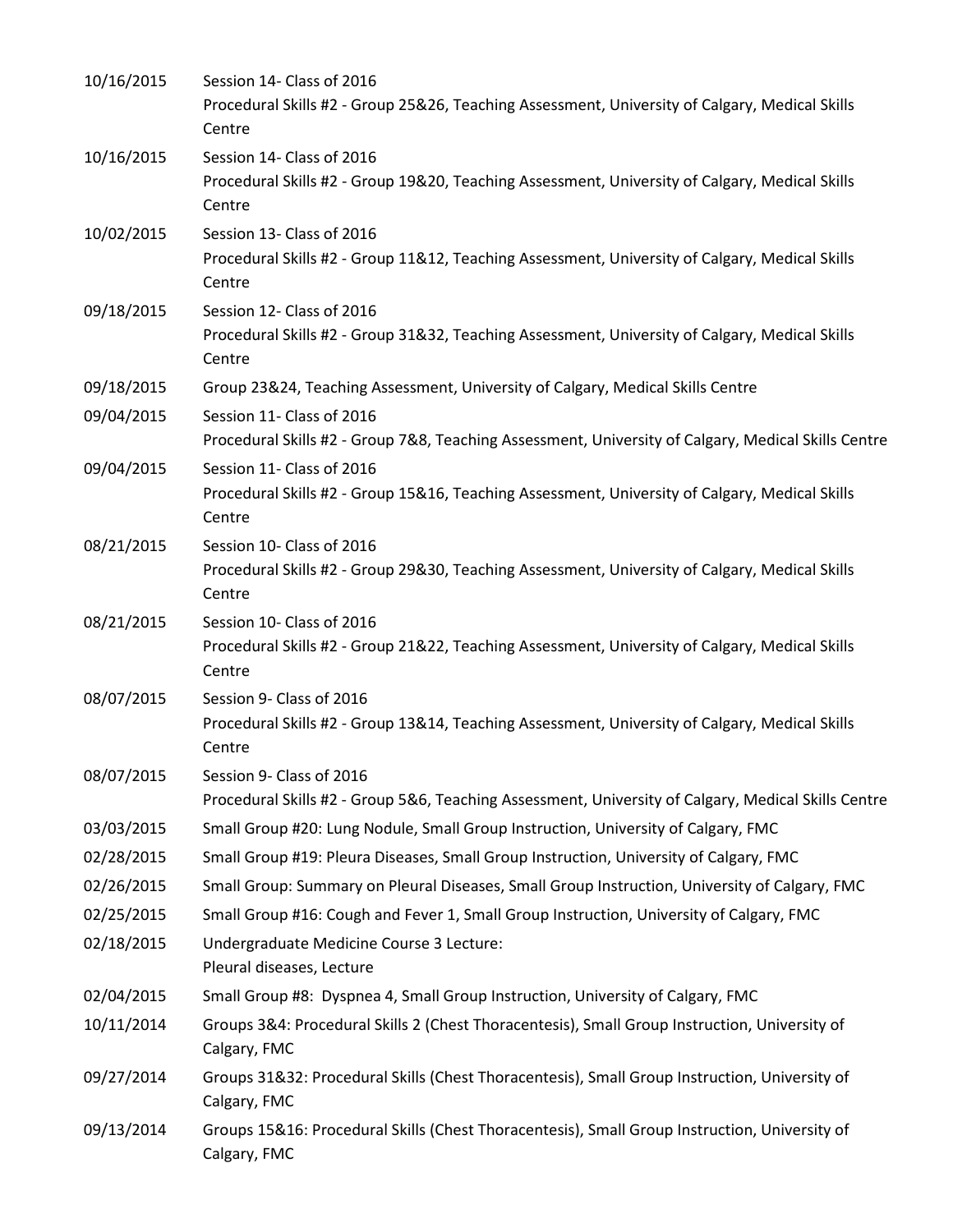09/13/2014 Groups 7&8: Procedural Skills 2 (Chest Thoracentesis), Small Group Instruction, University of Calgary, FMC 08/30/2014 Groups 29&30: Procedural Skills 2 (Chest Thoracentesis), Small Group Instruction, University of Calgary, FMC 08/19/2014 Groups 13&14: Procedural Skills 2 (Chest Thoracentesis), Small Group Instruction, University of Calgary, FMC 08/19/2014 Groups 5&6: Procedural Skills 2 (Chest Thoracentesis), Small Group Instruction, University of Calgary, FMC 07/05/2014 Mandatory - Small Group: Patient Safety II, Small Group Instruction, University of Calgary, FMC 07/01/2014 Mandatory - Small Group: Pain Management, Small Group Instruction, University of Calgary, FMC 03/23/2014 MDCN Course 3 Respiratory Clinical Core, Small Group Instruction, South Health Campus 03/05/2014 Small Group #21: Lung Nodules, Small Group Instruction, University of Calgary, FMC 03/01/2014 Small Group #20: Pleura Diseases, Small Group Instruction, University of Calgary, FMC 02/26/2014 Small Group #17: Cough and Fever 1, Small Group Instruction, University of Calgary, FMC 02/02/2014 Small Group #8: Dyspnea 3, Small Group Instruction, University of Calgary, FMC 01/29/2014 Small Group #6: Dyspnea 2, Small Group Instruction, University of Calgary, FMC 01/28/2014 Small Group #5: Dyspnea 1, Small Group Instruction, University of Calgary, FMC 11/09/2013 Groups 1&2: Procedural Skills #2, Teaching Assessment, University of Calgary, FMC 11/09/2013 Groups 9 & 10: Procedural Skills #2, Teaching Assessment, University of Calgary, FMC 03/12/2013 MDCN Course 3 Respiratory Clinical Core, Small Group Instruction, South Health Campus 03/06/2013 Small Group: Lung Nodule, Small Group Instruction, University of Calgary, FMC 02/27/2013 Small Group: Cough and Fever 2, Small Group Instruction, University of Calgary, FMC 01/30/2013 Small Group: Dyspnea 3, Small Group Instruction, University of Calgary, FMC 01/26/2013 Small Group: Dyspnea 2, Small Group Instruction, University of Calgary, FMC 01/2012 -2012 Respirology Block Clinical Correlation, Small Group Instruction, University of Calgary

**Formal Teaching of Residents, Clinical Fellows and Research Fellows (post-docs):**

| 09/07/2018 | Chest Tube Management, Tullis Firm Conference, Beth Israel Deaconess Medical Center                                                                                                                                         |
|------------|-----------------------------------------------------------------------------------------------------------------------------------------------------------------------------------------------------------------------------|
| 08/23/2018 | Lumbar Puncture and Thoracentesis Simulation Training, Beth Israel Deaconess Medical<br>Center, Global Health Curriculum                                                                                                    |
| 07/24/2018 | Chest tube management, Beth Israel Deaconess Medical Center, Resident noon rounds                                                                                                                                           |
| 08/04/2016 | Tube thoracostomy half-day for Respirology Fellows, University of Calgary, South Health<br>Campus                                                                                                                           |
| 08/06/2015 | Tube thoracostomy half-day for Respirology Fellows, University of Calgary, South Health<br>Campus                                                                                                                           |
| 12/11/2014 | Interventional Pulmonary Medicine for the Radiologist, Lecture, The University of Calgary,<br>John's Lecture Theatre                                                                                                        |
| 08/11/2014 | Respirology Fellow Chest tube teaching - Half Day, Clinical Skills Teaching, University of<br>Calgary, South Health Campus                                                                                                  |
| 09/07/2013 | Bronchoscopy Training Program - Administered to residents in respirology, critical care,<br>anesthesia, thoracic surgery, Laboratory, The University of Calgary, Health Sciences Centre,<br><b>Foothills Medical Center</b> |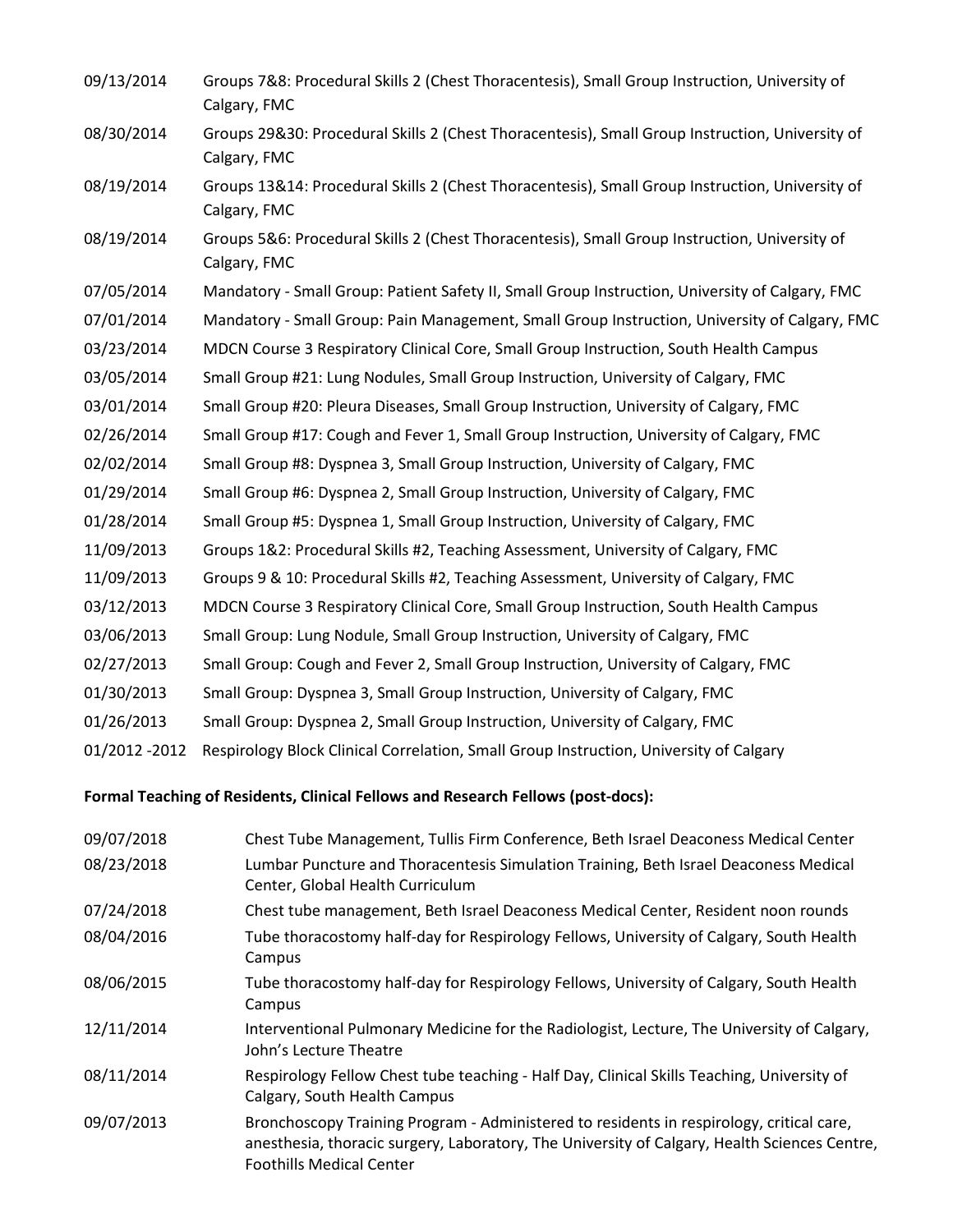## **Clinical Supervisory and Training Responsibilities:**

| $06/2019 - 06/2020$ | Fellowship Co-Supervisor, Priya Patel, Interventional Pulmonology, BIDMC<br>One of six faculty supervisors, > 300 hours<br>Inova Health                                                 |
|---------------------|-----------------------------------------------------------------------------------------------------------------------------------------------------------------------------------------|
| $06/2019 - 06/2020$ | Fellowship Co-Supervisor, Muhammad S Ali, Interventional Pulmonology,<br><b>BIDMC</b>                                                                                                   |
|                     | One of six faculty supervisors, > 300 hours<br>University of Michigan                                                                                                                   |
| $06/2019 - 06/2020$ | Fellowship Co-Supervisor, Tanmay Panchabhai, Interventional Pulmonology,<br><b>BIDMC</b>                                                                                                |
|                     | One of six faculty supervisors, > 300 hours<br>University Hospital, Cleveland                                                                                                           |
| $06/2019 - 06/2020$ | Fellowship Co-Supervisor, Ramsy Abdelghani, Interventional Pulmonology,<br><b>BIDMC</b>                                                                                                 |
|                     | One of six faculty supervisors, > 300 hours<br><b>Tulane University</b>                                                                                                                 |
| 11/2018-06/2019     | Fellowship Co-Supervisor, Catherine Oberg, Interventional Pulmonology,<br>BIDMC - One of three faculty supervisors, > 300 hours<br><b>Assistant Professor UCLA</b>                      |
| $07/2018 - 06/2019$ | Fellowship Co-Supervisor, Suliman Alamro, Interventional Pulmonology,<br>BIDMC - One of three faculty supervisors, > 300 hours                                                          |
| $07/2018 - 06/2019$ | Fellowship Co-Supervisor, Jason Beattie, Interventional Pulmonology, BIDMC<br>One of three faculty supervisors, > 300 hours<br><b>Memorial Sloan Kettering</b>                          |
| $07/2017 - 06/2018$ | Fellowship Co-Supervisor, Christian Ghattas, Interventional Pulmonology,<br>BIDMC - One of five faculty supervisors, > 300 hours<br>Assistant Professor Ohio State University           |
| $07/2017 - 06/2018$ | Fellowship Co-Supervisor, Van Holden, Interventional Pulmonology, BIDMC<br>One of five faculty supervisors, > 300 hours<br>Current position: Assistant Professor University of Maryland |
| $07/2017 - 06/2018$ | Fellowship Co-Supervisor, Tim Leclair, Interventional Pulmonology, BIDMC<br>One of five faculty supervisors, $>$ 300 hours                                                              |
| 05/2017 -- 06/2017  | Fellowship Co-Supervisor, Yaron Gesthalter, Interventional Pulmonology,<br>BIDMC - One of three faculty fellowship supervisors, > 50 hours                                              |
| $07/2016 - 12/2016$ | Current position: Assistant Professor University of California San Francisco<br>Fellowship Co-Supervisor, Ben Shieh, Interventional Respirology, University<br>of Calgary               |
| $07/2015 - 12/2016$ | <b>Current position: Clinical Assistant Professor McGill University</b><br>Fellowship Clinic Preceptor, Michael Braganza, Respirology, University of<br>Calgary                         |
| $07/2015 - 06/2016$ | Fellowship Co-Supervisor, Fred McGovern-Murphy, Interventional<br>Respirology, University of Calgary                                                                                    |
| $07/2014 - 06/2015$ | Current position: Assistant Professor Universite de Sherbrooke<br>Fellowship Co-Supervisor, Marc Fortin, Interventional Respirology, University<br>of Calgary                           |
| 03/2015             | Current position: Assistant Professor University of Laval<br>Clinic Co-Supervisor, Rebecca Iwanicki, Respirology Resident Clinic, University<br>of Calgary                              |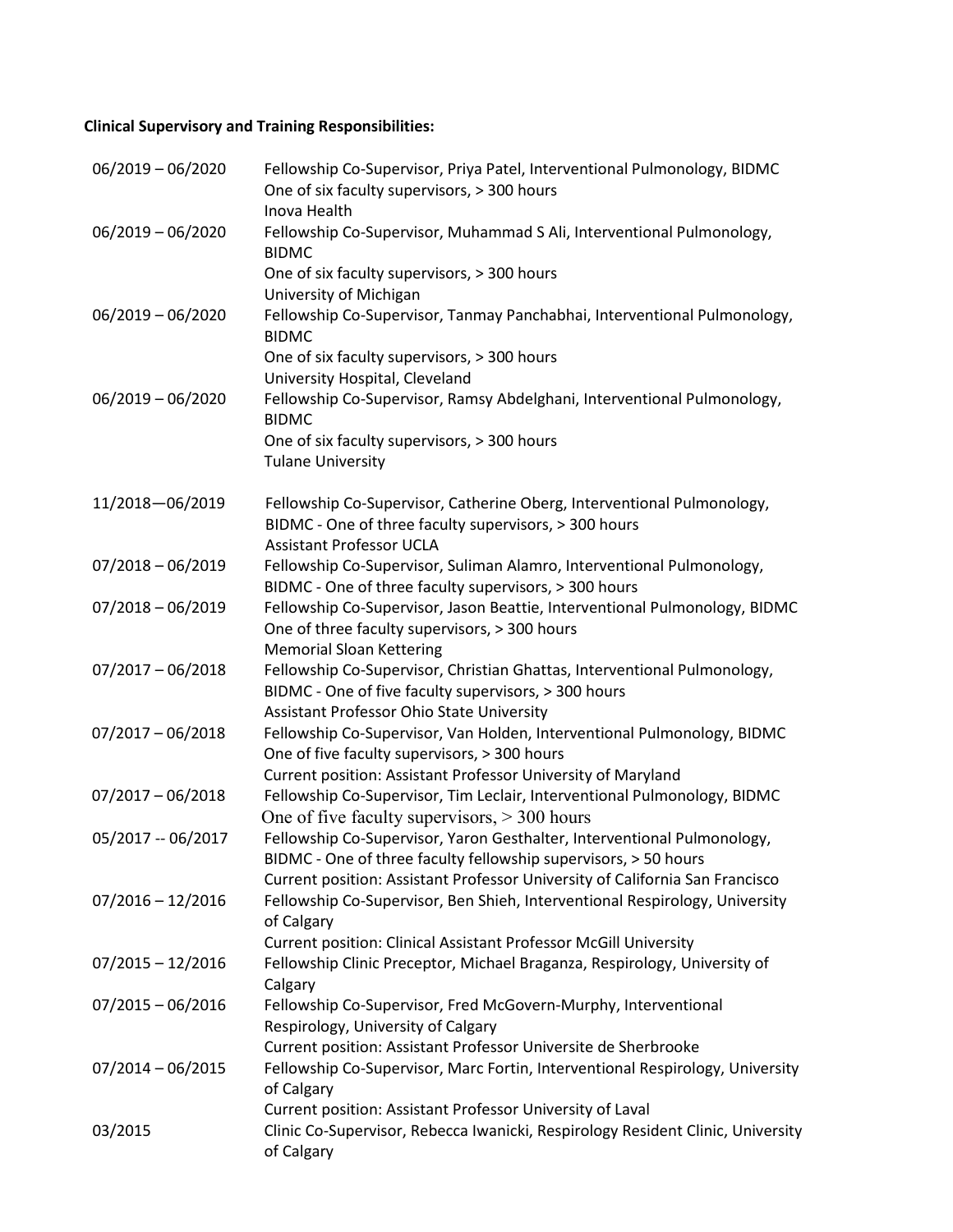| $09/2014 - 12/2014$ | Co-Supervisor, Kevin Solverson, Internal Medicine Residency Clinic, University<br>of Calgary    |
|---------------------|-------------------------------------------------------------------------------------------------|
| 12/2014             | Co-Supervisor, Luke Rannelli, Internal Medicine Residency Clinic, University<br>of Calgary      |
| $05/2014 - 06/2014$ | Resident Co-Supervisor, Han Phang, Inpatient Respirology Rotation,<br>University of Calgary     |
|                     | Current position: Staff Physician, Royal Jubilee Hospital, Victoria, BC, Canada                 |
| $07/2013 - 06/2014$ | Fellowship Co-Supervisor, Eve-Lea Beaudoin, Interventional Respirology<br>University of Calgary |
|                     | Current position: Assistant Professor University of British Columbia                            |
| $07/2012 - 06/2013$ | Fellowship Co-Supervisor, Jacob Gelberg, Interventional Respirology,<br>University of Calgary   |
| 07/2012             | Alyson McCabe, Medical Student, University of Calgary                                           |
| $01/2012 - 04/2012$ | Fellowship Co-Supervisor, Ashley Gilson, Interventional Respirology,<br>University of Calgary   |
|                     | Current position: Director of Interventional Pulmonary Medicine, University<br>of Alberta       |

## **Laboratory and Other Research Supervisory and Training Responsibilities:**

| $09/2015 - 06/2018$ | PhD Committee Member, Arpan Neupane, Immunology, University of Calgary      |
|---------------------|-----------------------------------------------------------------------------|
|                     | 5 committee meetings, PhD project mentorship, PhD defense board, > 20 hours |

## **Formal Teaching of Peers (e.g., CME and other continuing education courses):**

| 07/11/2020 | Core Updates and Essentials in Primary Care - Approach to Lung Nodules and Lung<br>Cancer, Beth Israel Lahey Health Primary Care                                         |
|------------|--------------------------------------------------------------------------------------------------------------------------------------------------------------------------|
| 12/18/2019 | AABIP Postgraduate Course - Tracheal Stenosis and Tracheobronchomalacia                                                                                                  |
| 12/10/2016 | Radon Awareness - Cancer Screening, University of Calgary                                                                                                                |
| 11/21/2016 | 41ST Annual Family Practice Review and Update Course - Lung Cancer Screening,<br>University of Calgary                                                                   |
| 01/08/2014 | Family Medicine Evening Course - Investigation and Management of Pleural Effusions,<br>Lecture, The University of Calgary, Clara Christie Theatre, University of Calgary |
| 02/07/2012 | Annual Endobronchial Ultrasound Course, Workshops / Seminars, University of Calgary,<br>Interventional Pulmonary Medicine Group, University of Calgary                   |
| 02/10/2011 | Annual Endobronchial Ultrasound Course, Workshops / Seminars, University of Calgary,<br>Interventional Pulmonary Medicine Group, University of Calgary                   |
| 11/25/2010 | Approach to the Solitary Pulmonary Nodule<br>Annual Hospital Medicine Course, Lecture, University of Calgary, Foothills Medical<br>Centre                                |

## **Local Invited Presentations:**

## **Report of Regional, National and International Invited Teaching and Presentations**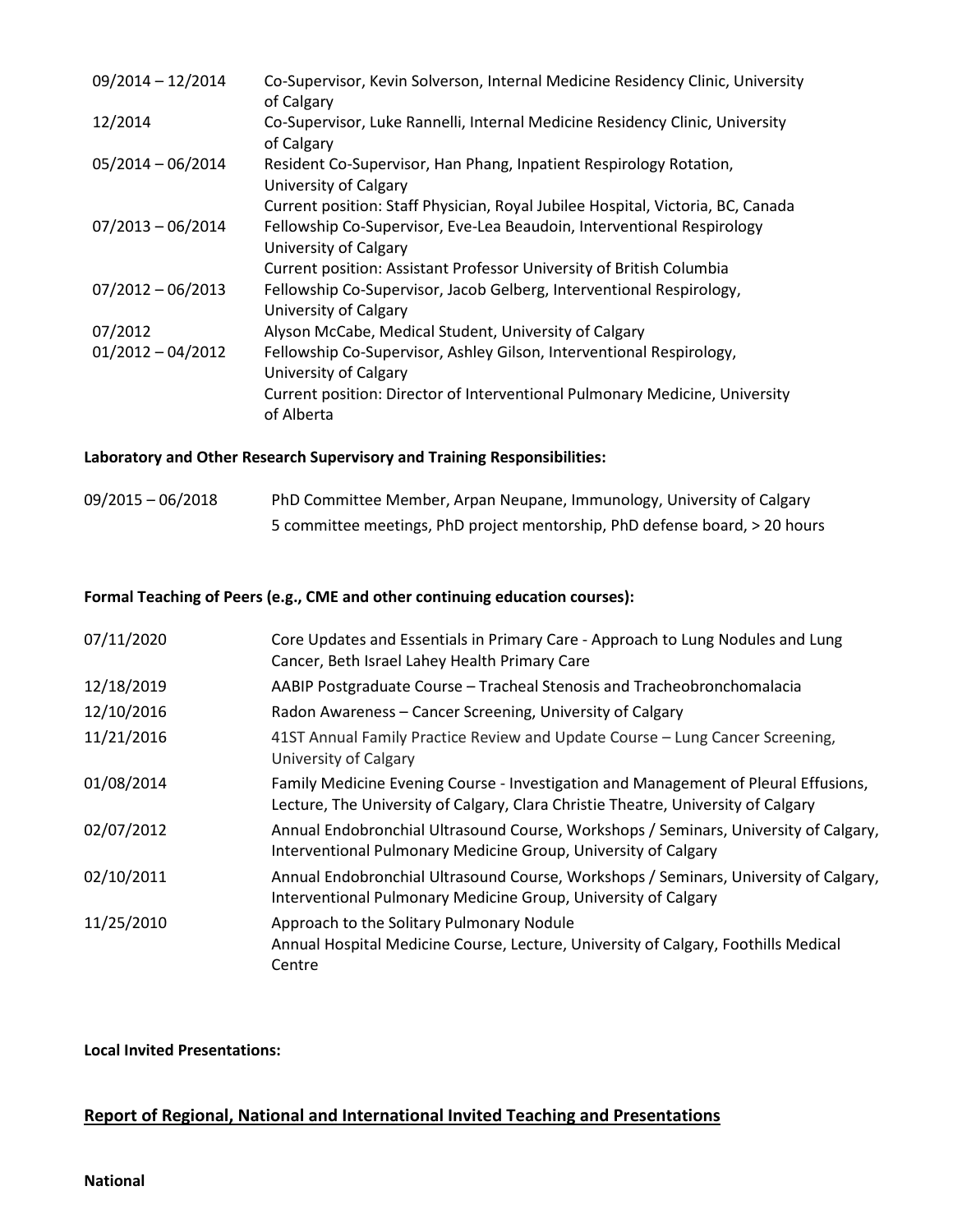| 04/12/2019 | Invited Speaker, American Management of Pleural Infections, Canadian Respiratory<br>Conference, Ottawa, Canada                                                                   |
|------------|----------------------------------------------------------------------------------------------------------------------------------------------------------------------------------|
| 04/11/2019 | Invited Speaker, Disruptive Innovation: Interventional Respirology in Airways Diseases,<br>Pneumoclub, University of Ottawa, Ottawa, Canada                                      |
| 01/26/2019 | Invited Speaker, Endoscopic Management of Subglottic Stenosis. Society of Thoracic<br>Surgeons Annual Meeting, San Diego, California                                             |
| 10/31/2017 | Invited Speaker, 3D Printing in Teaching and Simulation, CHEST annual meeting, Toronto,<br>Canada                                                                                |
| 04/24/2014 | Canadian Respiratory Conference - Pleural Course<br>Lecture: Anticoagulation and Pleural Procedures, Lecture, Canadian Thoracic Society, Hyatt<br>Regency Hotel, Calgary, Canada |
| 10/17/2011 | Invited Speaker, Therapeutic Bronchoscopy and Airway Stents, Thoracic Nurses Association<br>of Canada - Annual Meeting, Calgary, Canada                                          |

## **Report of Clinical Activities and Innovations**

## **Current Licensure and Board Certification:**

## **Report of Practice Activities**

| $2017 -$  | <b>Ambulatory Care</b> | Interventional Pulmonology, Beth<br><b>Israel Deaconess Medical Center</b>           | 2 days of clinic, 2 days in<br>operating room per week              |
|-----------|------------------------|--------------------------------------------------------------------------------------|---------------------------------------------------------------------|
| $2017 -$  | Inpatient consults     | Interventional Pulmonology, Beth<br><b>Israel Deaconess Medical Center</b>           | 18 weeks of inpatient<br>consults per year                          |
| 2013-2017 | <b>Ambulatory Care</b> | Interventional Respirology, South<br>Health Campus, Calgary, Canada                  | 2 half days of clinic, 2<br>days in bronchoscopy<br>suite per week  |
| 2013-2017 | Inpatient ward         | Respirology, South Health<br>Campus, Calgary, Canada                                 | 8 weeks of inpatient<br>service/call per year                       |
| 2012-2013 | Inpatient ward         | Respirology, Foothills Medical<br>Center & Peter Lougheed Center,<br>Calgary, Canada | 6 weeks of inpatient<br>service/call per year                       |
| 2012-2013 | <b>Ambulatory Care</b> | Interventional Respirology,<br>Foothills Medical Center, Calgary,<br>Canada          | 2 half days of clinic, one<br>day in bronchoscopy<br>suite per week |

## **Clinical Innovations:**

| Alberta Health Services      | Clinical Lead in Clinical Practice Guideline for management of malignant    |
|------------------------------|-----------------------------------------------------------------------------|
| Clinical Practice Guideline, | pleural effusion for Alberta Health Services Region. This CPG is currently  |
| Malignant Pleural            | used as a resource for physicians in the management in pleural effusions    |
| Effusions(2014)              | in Alberta                                                                  |
|                              |                                                                             |
| Alberta Health Services      | Clinical member of molecular pathology committee of Alberta Health          |
| Molecular                    | Services – participated in streamlining of pathology flow process to aid in |
| Pathology(2012-2014)         |                                                                             |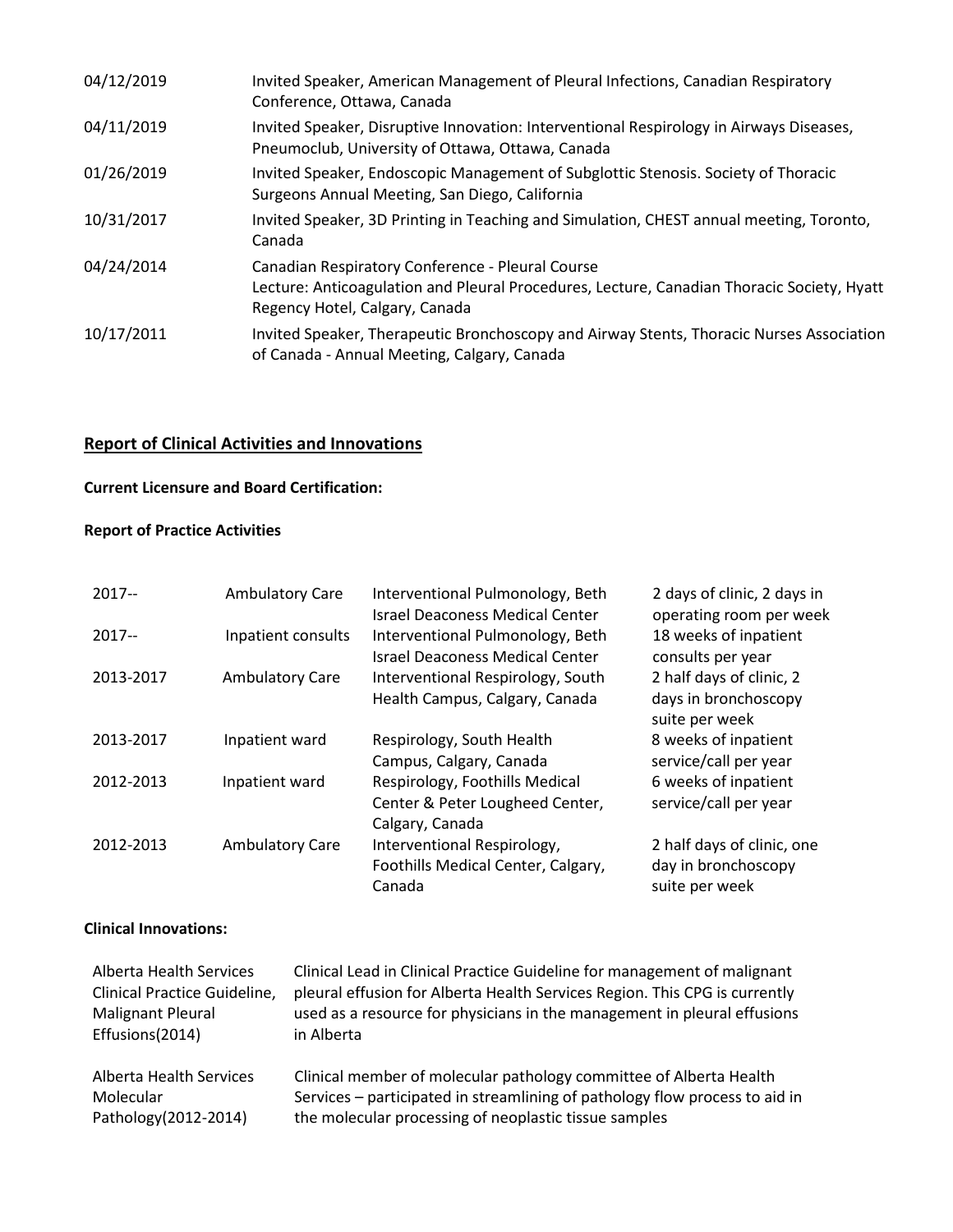Development of Bronchoscopy Suite, South Health Campus(2013)

Director and Developer of Bronchoscopy Suite when new hospital, South Health Campus, was built. I led the process of bronchoscopy flow including patient flow through the system, procedure standard operating procedure development

### **Report of Teaching and Education Innovations**

3D printed airway model for rigid bronchoscope simulation. Beth Israel Deaconess Medical Center(2017-2018)

Developed soft trachea model to simulate airway obstruction for dilation and stent insertion simulation. Used in CME training courses and awards Heinrich Becker Young Investigator Award

## **Report of Technological and Other Scientific Innovations**

### **PATENTS AND COPYRIGHTS**

- 1. POSITIONING DEVICE FOR MEDICAL DEVICES. Guide device for body cavity detection when inserting catheters and tubes. I designed the depth control and cavity detection systems. United States Patent, Applied, 62/447,113. 2017/01
- 2. OPTICAL PROBE APPARATUS, SYSTEMS, METHODS FOR GUIDING TISSUE ASESSMENT, Optical Coherence Tomography-based imaging system to perform microscopy through needle-sized probe. I helped develop needle apparatus to apply system to bronchoscopy, United States, Patent, Applied, 61/799109, 2013/03
- 3. OPTICAL PROBE APPARATUS, SYSTEMS, METHODS FOR GUIDING TISSUE ASSESSMENT. Optical Coherence Tomography-based imaging system to perform microscopy through needle-sized probe. I helped develop needle apparatus to apply system to bronchoscopy, United States, Patent, Applied, 61/746752, 2012/03

## **Report of Education of Patients and Service to the Community**

### *No presentations below were sponsored by outside entities*

### **Activities:**

**Date Presentation Group** 02/2016 Research of Inflammatory Lung Disease

IPF Canada Support Group, Calgary Chapter

## **Report of Scholarship**

### **Peer reviewed scholarship in print or other media:**

#### **Research Investigations**

1. Characterization of Applied Forces and Torques During Rigid Bronchoscopy Intubation. Louis-Xavier Barrette, Melih Turkseven, Suvranu De, Adnan Majid, Mihir Parikh, **Alex Chee**. Journal of Bronchology & Interventional Pulmonology. 2020. *In press*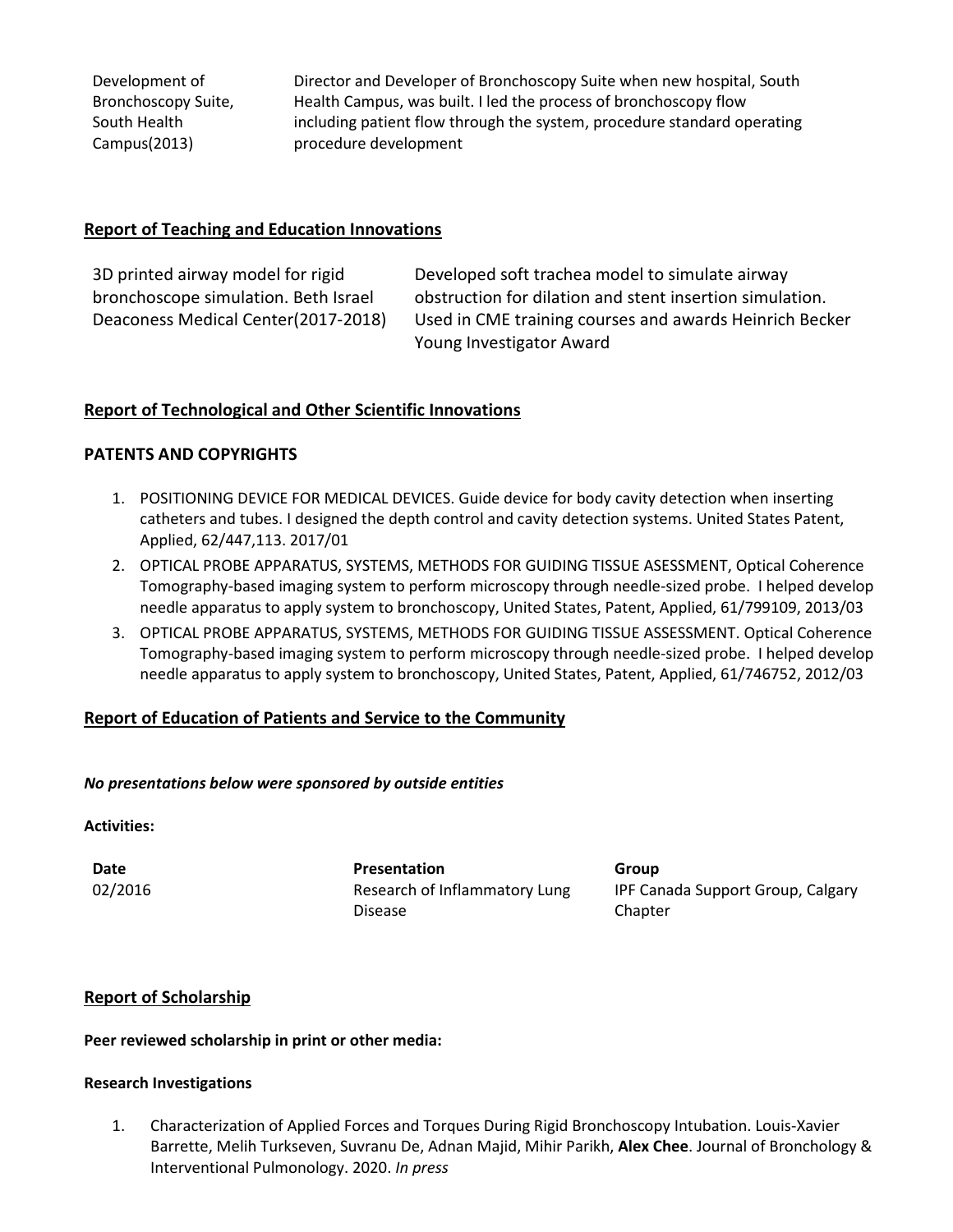- 2. Safety and Efficacy of the Tracheobronchial Bonastent: A Single-Center Case Series. Daniel Ospina-Delgado, **Alex Chee**, Mihir S Parikh, Megan M Carreiro, Daniel Alape Moya, Sebastian Fernandez-Bussy, Felix JF Herth, Adnan Majid. Respiration. *In press*
- 3. Early Readmission to Hospital in Patients With Cancer With Malignant Pleural Effusions: Analysis of the Nationwide Readmissions Database. Michael A Mitchell, Inderdeep Dhaliwal, Sunita Mulpuru, Kayvan Amjadi, **Alex Chee**. Chest. 2020. 157 (2), 435-445
- 4. Combined Thoracoscopic Surgical Stapling and Endobronchial Valve Placement For Lung Volume Reduction With Incomplete Lobar Fissures: An Experimental Pilot Animal Study. Adnan Majid, Fayez Kheir, Daniel Alape, **Alex Chee**, Mihir Parikh, Lauri DeVore, Alexis Agnew, Sidhu Gangadharan. Journal of bronchology & interventional pulmonology. Journal of Bronchology & Interventional Pulmonology. 2020. 27 (2), 128-134
- 5. Tunneled Pleural Catheters for Patients With Chronic Pleural Infection and Nonexpandable Lung. Adnan Majid, Andres de Lima, Mihir Parikh, **Alex Chee**, Sebastian Fernandez-Bussy, Fayez Kheir. Journal of bronchology & interventional pulmonology. 2019. 26(2):132-136
- 6. Quantitative assessment of airway remodelling and response to allergen in asthma. David C Adams, Alyssa J Miller, Matthew B Applegate, Josalyn L Cho, Daniel L Hamilos, **Alex Chee**, Jasmin A Holz, Margit V Szabari, Lida P Hariri, R Scott Harris, Jason W Griffith, Andrew D Luster, Benjamin D Medoff, Melissa J Suter. Respirology. 2019. Epub ahead of print
- 7. Assessment of Fissure Integrity in Patients With Intrabronchial Valves for Treatment of Prolonged Air Leak. Adnan Majid, Fayez Kheir, Melibea Sierra-Ruiz, Christian Ghattas, Mihir Parikh, Colleen Channick, Colleen Keyes, **Alex Chee**, Sebastian Fernandez-Bussy, Sidhu Gangadharan, Erik Folch. The Annals of Thoracic Sugery. 2019. 107(2):407-411
- 8. Endobronchial Ultrasound-guided Transbronchial Needle Aspiration With a 19-G Needle Device. Alain Tremblay, Seamus McFadden, Martina Bonifazi, Valentina Luzzi, Samuel V Kemp, Stefano Gasparini, **Alex Chee**, Paul MacEachern, Elaine Dumoulin, PL Shah. Journal of bronchology & interventional pulmonology. 2018. 25(3):218-223
- 9. Concurrent Versus Sequential Intrapleural Instillation of Tissue Plasminogen Activator and Deoxyribonuclease for Pleural Infection.Fayez Kheir, George Cheng, Estefania Rivera, Alejandro Folch, Erik Folch, Sebastian Fernandez-Bussy, Colleen Keyes, Mihir Parikh, Colleen Channick, **Alex Chee**, Adnan Majid. Journal of bronchology & interventional pulmonology. 2018. 25(2):125-131
- 10. Sarcoidosis With Pleural Effusion as the Presenting Symptom.Estefania Rivera, Yaron Gesthalter, Paul Vardelaan, **Alex Chee**, Adnan Majid. Journal of bronchology & interventional pulmonology. 2018. 25(2):148-151
- 11. Radiologist initiated specialty referral for patients suspected of having a thoracic malignancy Alain Tremblay, Nadine Strilchuk, Niloofar Taghizadeh, Marc Fortin, Paul Burrowes, Laura Hampton, **Alex Chee**, Paul MacEachern, Rommy Koetzler, Sean McFadden.. Canadian Journal of Respiratory, Critical Care, and Sleep Medicine. 2017. 10:180-185
- 12. Lesion heterogeneity and risk of infectious complications following peripheral endobronchial ultrasound.Marc Fortin, Niloofar Taghizadeh, **Alex Chee,** Christopher A Hergott, Elaine Dumoulin, Alain Tremblay, Paul MacEachern. Respirology. 2017. 22(3):521-526
- 13. A Series of Transbronchial Removal of Intracavitary Pulmonary Aspergilloma. David R Stather, Alain Tremblay, Elaine Dumoulin, Paul MacEachern, **Alex Chee**, Christopher Hergott, Jacob Gelberg, Gary A Gelfand, Paul Burrowes, John H MacGregor, Christopher H Mody. The Annals of thoracic surgery. 2017. 103(3):945-950
- 14. Severe Complications of Ultrasound Guided Transbronchial Needle Aspiration–A Case Series and Review of the Literature.C Giesa, L Heining, E Hecker, S Ewig, G Goeckenjan, H Sitter, M Thomas, GA Silvestri, AV Gonzalez, MA Jantz, P Gu, YZ Zhao, LY Jiang, K Adams, PL Shah, L Edmonds, L Varela-Lema, A Fernandez-Villar, A Ruano-Ravina, K Yasufuku, A Pierre, G Darling, S Dhooria, AN Aggarwal, D Gupta, F Asano, M Aoe, Y Ohsaki, GA Eapen, AM Shah, X Lei, MB von Bartheld, JT Annema, N Motas, C Motas, D Achim, F Gochi, F Chen, A Aoyama, N Kurimoto, T Shinmyo, R Tagay, SC Leong, HM Marshall, M Bint, CT Huang, CY Chen, CC Ho, SD Moffatt-Bruce, P Ross, KL Parker, CS Bizekis, MD Zervos, F McGovern Murphy, B Grondin-Beaudoin, Y Poulin, AR Haas, SK Epstein, CJ Winslow, SM Brecher, A Tachjian, KM Shafer, C Denkinger, HY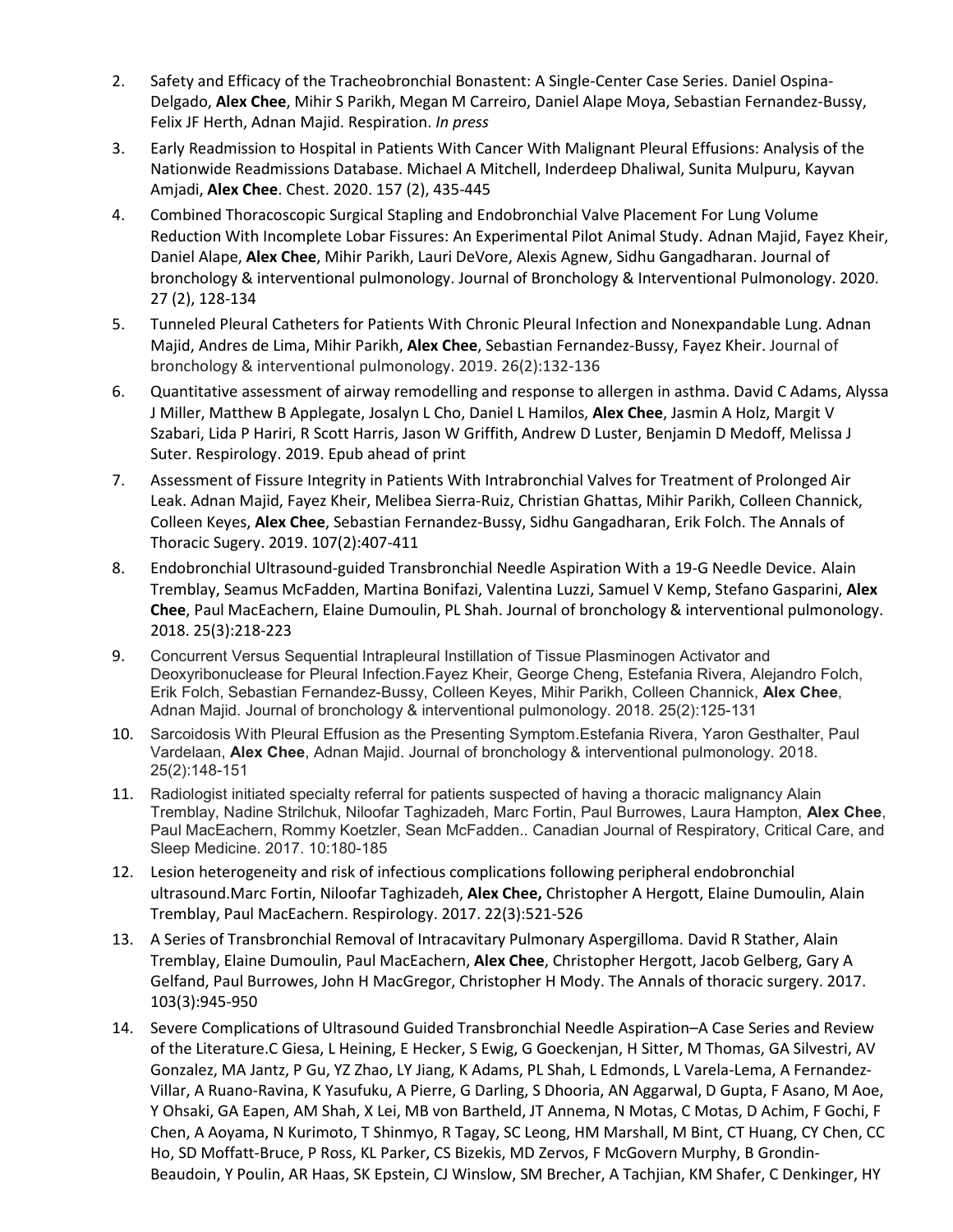Lee, J Kim, YS Jo, A Gamrekeli, G Kalweit, H Schäfer, KP Wang, R Brower, EF Haponik, RF Kucera, GK Wolfe, ME Perry, M Botana-Rial, M Nunez-Delgado, A Pallares-Sanmartin, L Lazzari Agli, R Trisolini, M Burzi, M Evison, PA Crosbie, J Martin, DR Stather, P Maceachern, **A Chee**, S Okachi, N Imai, K Imaizumi, S Giri, R Pathak, V Yarlagadda, DP Steinfort, DF Johnson, LB Irving. Pneumologie. 2016. 70(1):23-27

- 15. Intrapleural Fibrinolysis for the Treatment of Indwelling Pleural Catheter-Related Symptomatic Loculations: A Multicenter Observational Study.Rajesh Thomas, Francesco Piccolo, Daniel Miller, Paul R MacEachern, **Alex C Chee**, Taha Huseini, Lonny Yarmus, Rahul Bhatnagar, Hans J Lee, David Feller-Kopman, Nick A Maskell, Alain Tremblay, YC Gary Lee. Chest. 2015. 148(3):746-751
- 16. Self-expandable metallic stents in nonmalignant large airway disease.Marc Fortin, Paul MacEachern, Christopher A Hergott, **Alex Chee**, Elaine Dumoulin, Alain Tremblay. Canadian Respiratory Journal. 2015. 22(4):235-236
- 17. Endobronchial ultrasound learning curve in interventional pulmonary fellows. Respirology. DR Stather, **A Chee**, P MacEachern, E Dumoulin, CA Hergott, J Gelberg, E Folch, A Majid, A Gonzalez, A Tremblay. 2015. 20(2):333-339
- 18. An argument for using additional bedside tools, such as bedside ultrasound, for volume status assessment in hospitalized medical patients: a needs assessment survey. D Low, M Vlasschaert, K Novak, **A Chee**, IWY Ma. Journal of Hospital Medicine 9 (11), 727-730. Aug 1, 2014
- 19. Diagnostic utility of peripheral endobronchial ultrasound with electromagnetic navigation bronchoscopy in peripheral lung nodules.**A Chee**, DR Stather, P MacEachern, S Martel, A Delage, M Simon, E Dumoulin, A Tremblay. Respirology 18 (5), 784-789. May 2013
- 20. Towards the guidance of transbronchial biopsy: Identifying pulmonary nodules with optical coherence tomography. Lida P Hariri, Mari Mino-Kenudson, Matthew B Applegate, Eugene J Mark, Guillermo J Tearney, Michael Lanuti, Colleen L Channick, **Alex Chee**, Melissa J Suter. CHEST journal. 2013 Oct;144(4):1261-8
- 21. Flock Worker's Lung: Natural history of cases and exposed workers in Kingston,Ontario. S Turcotte, **A Chee**, R Walsh, F Curry, G Liss, A Boag, L Forkert, P Munt, D Lougheed. Chest. 2013 Jun 1;143(6):1642-8
- 22. Evaluation of a novel method of teaching endobronchial ultrasound: Physician- versus respiratory therapist-proctored simulation training. Stather DR, **Chee A**, Maceachern P, Dumoulin E, Hergott CA, Gelberg J, Scott SD, De Guzman S, Tremblay A. Canadian Respiratory Journal. 2013, 20(4):243-247
- 23. Impact of Tunneled Pleural Catheters on the Quality of Life of Patients with Malignant Pleural Effusions N Sabur, **A Chee**, DR Stather, P MacEachern, C Hergott, E Dumoulin, A Gonzalez, K Amjadi, Respiration. 2013;85(1):36-42
- 24. Bronchoscopic Impact of Tunneled Pleural Catheters on the Quality of Life of Patients with Malignant Pleural Effusions.David R Stather, Alain Tremblay, Paul MacEachern, **Alex Chee**, Elaine Dumoulin, Olga Tourin, Gary A Gelfand, Christopher H Mody. Chest. 2013. 143(1):238-241
- 25. Trainee Impact on Advanced Diagnostic Bronchoscopy: An Analysis of 607 Consecutive Procedures in an Interventional Pulmonary Practice.DR Stather, P MacEachern, **A Chee**, E Dumoulin, A Tremblay. Respirology. 2013 Jan;18(1):179-84
- 26. Safety of Endobronchial Ultrasound-Guided Transbronchial Needle Aspiration for Patients Taking Clopidogrel: A Report of 12 Consecutive Cases. DR Stather, P MacEachern, **A Chee**, A Tremblay. Respiration. 2012. 83(4):330-334
- 27. Wet Laboratory versus computer simulation for learning endobronchial ultrasound: A randomized trial. DR Stather, P MacEachern, **A Chee**, E Dumoulin, CA Hergott, A Tremblay. Canadian Respiratory Journal. 2012. 19(5):325-330
- 28. Flexible transbronchial optical frequency domain imaging smart needle for biopsy guidance. KM Tan, M Shishkov, **A Chee**, MB Applegate, BE Bouma, MJ Suter. Biomedical Optics Express. 2012.3(8):1947-1954
- 29. Evaluation of Clinical Endobronchial Ultrasound Skills Following Clinical versus Simulation Training.D. Stather, P. MacEachern, **A. Chee**, E. Dumoulin, A. Tremblay. Respirology. 2012. 17(2):291-299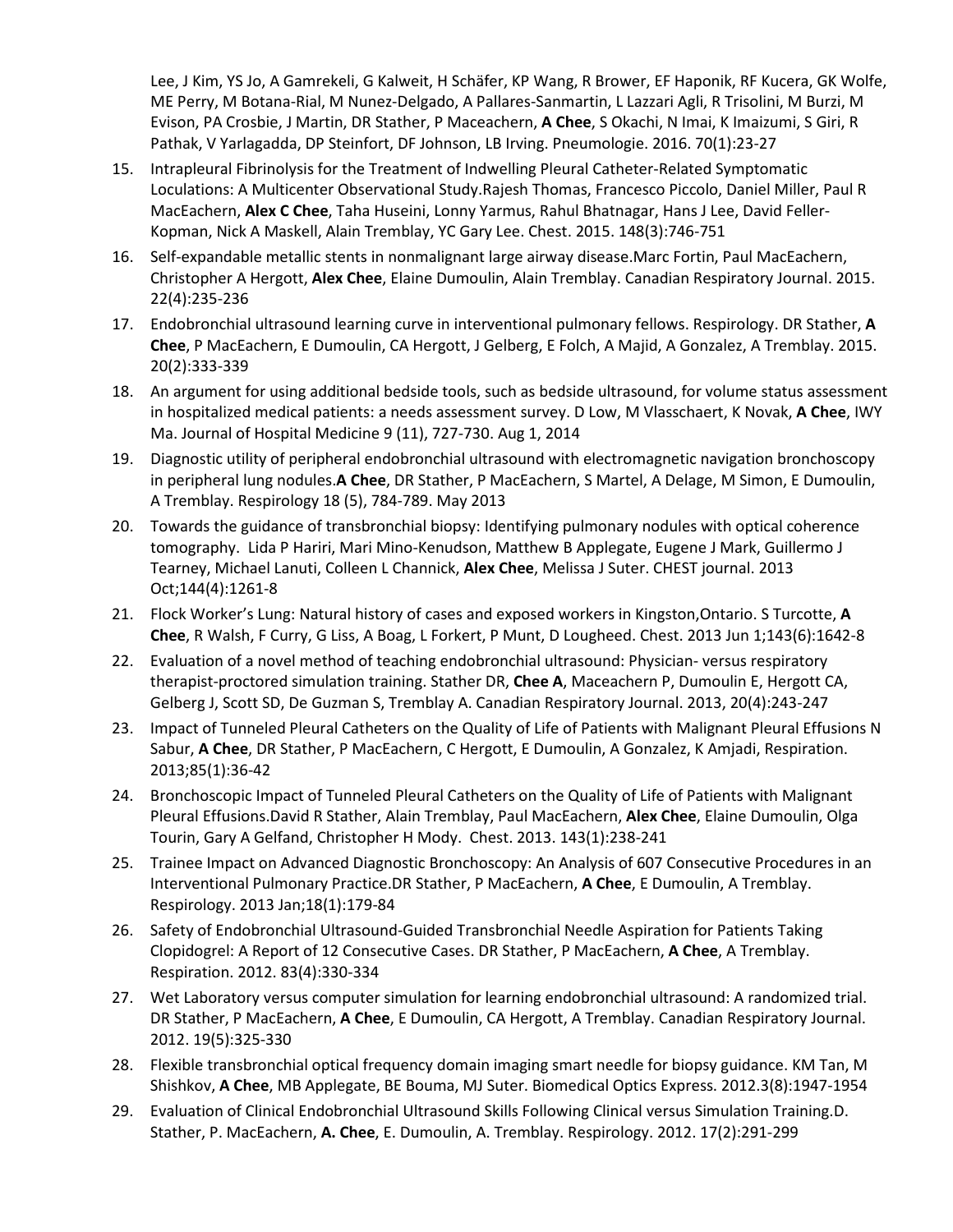- 30. Cytologic Assessment of Endobronchial Ultrasound-guided Transbronchial Needle Aspirates in Sarcoidosis.**A Chee**, M Khalil, DR Stather, P MacEachern, SK Field, A Tremblay. J Bronchology Interv Pulmonol. 2012 Jan;19(1):24-8
- 31. The Use of Tunneled Pleural Catheters in the treatment of pleural effusions. **Chee A**, Tremblay A. Current Opinion in Pulmonary Medicine. 2011 July, 17(4):237-241.
- 32. Endobronchial Ultrasound Knowledge, Implementation and Perceived Barriers Following Attendance at a Dedicated Hands-On Course. Sabur N, Stather D, MacEachern P, **Chee A**, Tremblay A. Journal of Bronchology and Interventional Pulmonology. 2011 Apr;18(2):138-43
- 33. Treatment of Mild Chronic Obstructive Pulmonary Disease.**A Chee**, D Sin. International Journal of COPD. 2008: 3(4). 563-573
- 34. Alpha 4 integrin-dependent leukocyte recruitment does not require VCAM-1 in a chronic model of inflammation. B Johnston, **A Chee**, TB Issekutz, T Ugarova, A Fox-Robichaud, MJ Hickey,P Kubes. J Immunol. 2000 Mar 15;164(6):3337-44

### **Proceedings of meetings or other non-peer reviewed scholarship**

- **1** 3-D Printing for Medical Uses **Alex Chee**.. IEEE New York Monitor. 2018:65(7):11-21
- **2.** Optical Coherence Tomography and Lung Cancer: Increasing the Diagnostic Yield of Bronchial Biopsy. Melissa J. Suter, Lida P. Hariri, Khay M. Tan, **Alex Chee**, Brett E. Bouma, Eugene J. Mark, and Mari Mino-Kenudson. Imaging and Applied Optics, OSA Technical Digest(online)(Optical Society of American, 2013), paper QTu3G.1

### **Reviews, chapters, monographs and editorials**

- 1. Tunnelled Pleural Catheters.**Alex Chee**, Paul MacEachern, David R Stather, Alain Tremblay. Textbook of Pleural Diseases, Third Editioned. Richard Light, Gary Lee. Jan 22, 2016
- 2. Inteventional Pulmonology: an update for internal medicine physicians. Eve-Lea Beaudoin, **Alex Chee**, David Stather. Minerva Medica [2014, 105(3):197-209]
- 3. EBUS, Granulomas, and Cancer: What Does This Represent? **A Chee**, A Tremblay. J Bronchology Interv Pulmonol 19(3):171-3. 2012

### **Case reports**

- 1. A Man with Superior Vena Cava Syndrome and Granulomas. Rebecca Arielle Israel, Paul A VanderLaan, **Alex Chee**. Annals of the American Thoracic Society. Ann Am Thorac Soc. 2020 Jan;17(1):107-11
- 2. Treatment of persistent bronchopleural fistula with a manually modified endobronchial stent: a case report and brief literature review. Andres de Lima, Van Holden, Yaron Gesthalter, Michael S. Kent, Mihir Parikh, Adnan Majid, **Alex Chee**. Journal of Thoracic Diseases. 2018. 10(10): 5960-5963
- 3. Jason Weatherald, Eve-Lea Beaudoin, Naushad Hirani, **Alex Chee**. Complete bronchoscopic resection of a central typical carcinoid tumor. Canadian Journal of Respirology January/February 2015, Volume 22 Issue 1: 16- 16

### **Letters to the Editor**

1. M Diane Lougheed, Scott E Turcotte, **Alex Chee**, Ronald Walsh, F Curry Grant, Gary M Liss, Alexander H Boag, Lutz Forkert. The Natural History of Flock Worker's Lung Response. CHEST / 145 / 1 / JANUARY 2014 185 Letter to the editor response

### **Abstracts, Poster Presentations and Exhibits Presented at Professional Meetings:**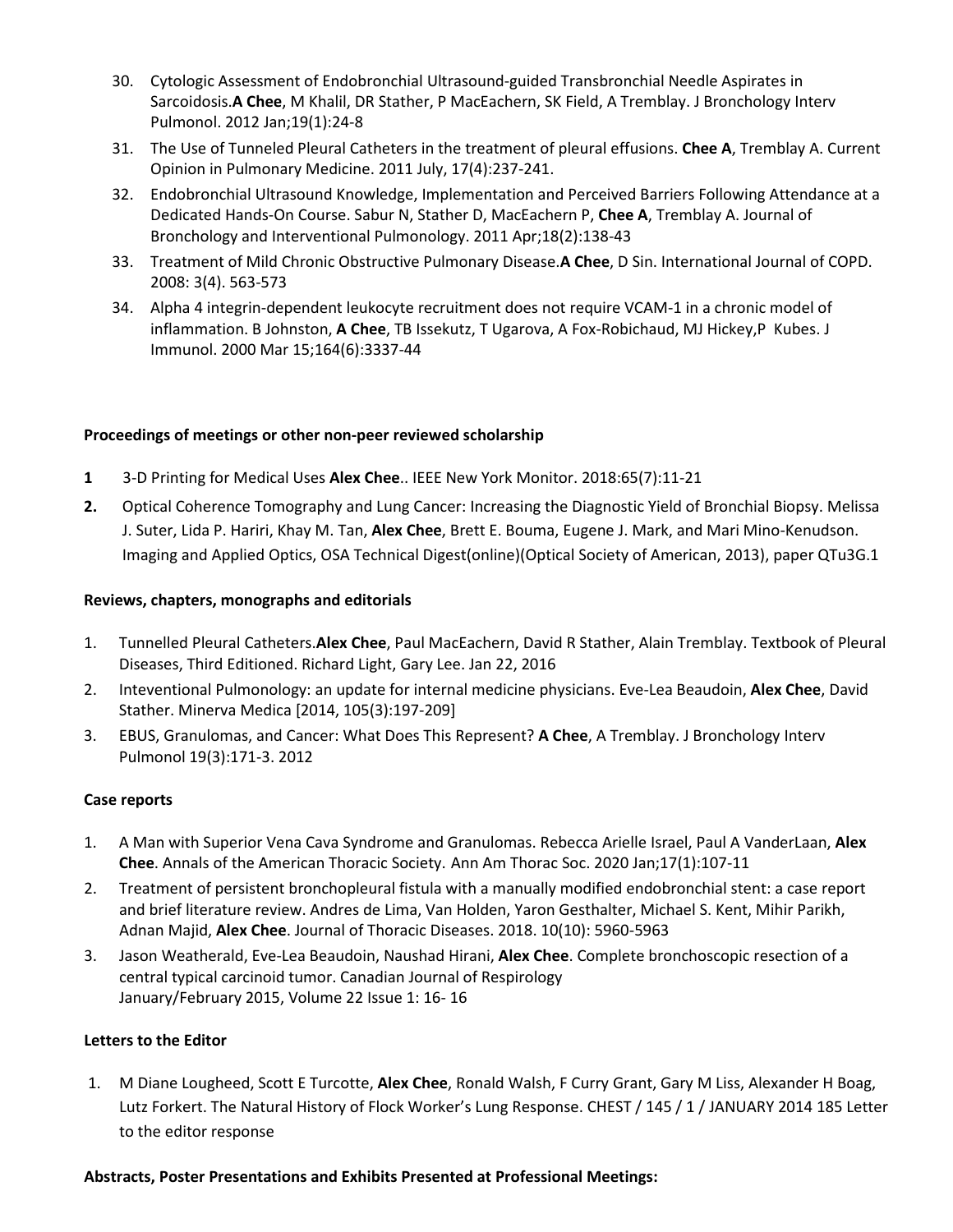| 05/21/2019 | Poster Discussion, An International Survery on the Use of Intrapleural Fibrinolytics for Complicated<br>Parapneumonic Effusions and Empyemas, American Thoracic Society, Dallas, TX                             |
|------------|-----------------------------------------------------------------------------------------------------------------------------------------------------------------------------------------------------------------|
| 05/19/2019 | Poster Discussion, The Effect of Interventional Pulmonology on the Training of Pulmonary and<br>Critical Care Fellows, American Thoracic Society, Dallas, TX                                                    |
| 06/12/2018 | Poster, Comparison of 3D printed stenotic airway models versus standard model for bronchoscopy<br>training - a proof of concept, World Congress of Bronchology and Interventional Pulmonology,<br>Rochester, MN |
| 06/12/2018 | Poster, Measurement of Rigid Bronchoscopy Intubation Forces, World Congress of Bronchology and<br>Interventional Pulmonology, Rochester, MN                                                                     |
| 04/14/2018 | Poster, Feasibility of a Customized CPAP Mask for Obstructive Sleep Apnea Using 3D Image Capture<br>and Printing, Canadian Respiratory Conference, Vancouver, Canada                                            |
| 05/11/2016 | Podium, Altered Airway Histology in Asthma Patients after Bronchial Thermoplasty, World Congress<br>of Bronchology and Interventional Pulmonology, Florence, Italy                                              |
| 10/01/2015 | Poster, Assessment of Airway Wall Structure in Asthmatic Patients With Cryobiopsy, Chest,<br>Montreal, Quebec, Canada                                                                                           |
| 04/16/2014 | Poster, Cytology Specimens vs Biopsy are more than adequate for EGFR mutation analysis, World<br>Congress of Broncology and Interventional Pulmonology, Kyoto, Japan                                            |
| 06/2012    | Poster, Optical Detection and Diagnosis of Peripheral Pulmonary Lesions, World Congress of<br>Bronchology and Interventional Pulmonology, Cleveland, Ohio, United States                                        |
| 10/2011    | Poster, Bronchoscopy Approach to the Peripheral Lung Nodule - An Alternative Approach Using<br>Peripheral Endobronchial Ultrasonography and Electromagnetic Navigation Bronchoscopy, Chest,<br>Honolulu, Hawaii |
| 10/2011    | Poster, Cytologic Assessment of Transbronchial Needles Aspirates in Sarcoidosis, Chest, Honolulu,<br>Hawaii                                                                                                     |

#### **Narrative Report**

As an Interventional Pulmonologist, I treat patients with lung cancer, pleural and airway diseases and spend my academic time developing innovations in procedural technology and education. Although I have attained early success in the development of bronchoscopic imaging, I have a passion to increase the body of education knowledge in interventional pulmonary medicine.

My professional expertise is in the use of advanced bronchoscopic techniques to aid in the diagnosis and therapy of pulmonary disease. Specifically, novel optical techniques such as optical coherence tomography(OCT) can create a paradigm shift lung cancer diagnosis and obstructive airways diseases therapy. I steered in the development of a novel OCT needle probe to be used in the assessment of lung nodules accessed by bronchoscopy. I am a coinventor on the OCT needle probe patent at Massachusetts General Hospital. My research on the histologic changes to the airway after bronchial thermoplasty blends well with non-invasive biopsies via optical coherence tomography. This work is ongoing with a NIH-sponsored grant in a collaboration with Drs. Melissa Suter and Adnan Majid.